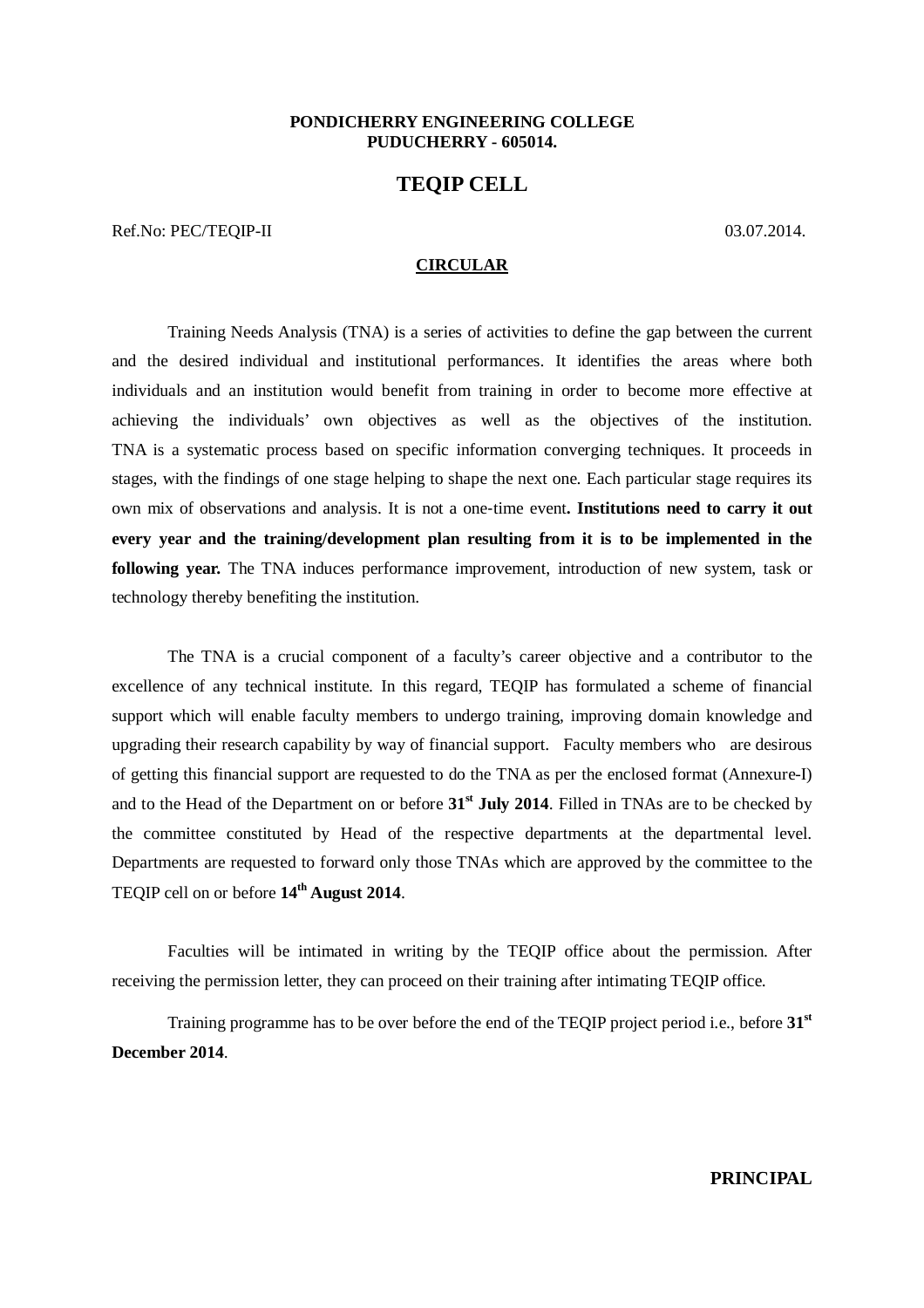# **Annexure-I**

# **PONDICHERRY ENGINEERING COLLEGE, PUDUCHERRY-605 014. TECHNICAL EDUCATION QUALITY IMPROVEMENT PROGRAMME (TEQIP)**

# Application for obtaining financial support to attend training/research/courses

| Name of the Department:                                 |         |
|---------------------------------------------------------|---------|
| Name of the Faculty Member:                             |         |
| E-mail                                                  | Mobile: |
| Designation:                                            |         |
| Employed since:                                         |         |
| Nature of Employment: Regular/Ad hoc/Contractual/Other: |         |
| Age:                                                    |         |
| Community (whether SC/ST/OBC):                          |         |
| <b>Highest Qualification:</b>                           |         |
| Area of expertise, if any:                              |         |
| A. Jobs being currently performed:                      |         |

| − |
|---|
|   |

## B. Previous trainings, if any, undergone during last three years (Use additional sheet if required):

| Sl.<br>No. | Areas of training/development | Duration<br>(Days) | When<br>(Date) |
|------------|-------------------------------|--------------------|----------------|
| .,         |                               |                    |                |
| 2.         |                               |                    |                |
| 3.         |                               |                    |                |
| 4.         |                               |                    |                |
| C.         |                               |                    |                |

C. Objectives */* priorities of the Department:

| ◠      |  |  |
|--------|--|--|
|        |  |  |
|        |  |  |
|        |  |  |
| $\sim$ |  |  |
|        |  |  |
|        |  |  |
|        |  |  |
|        |  |  |
|        |  |  |
|        |  |  |
|        |  |  |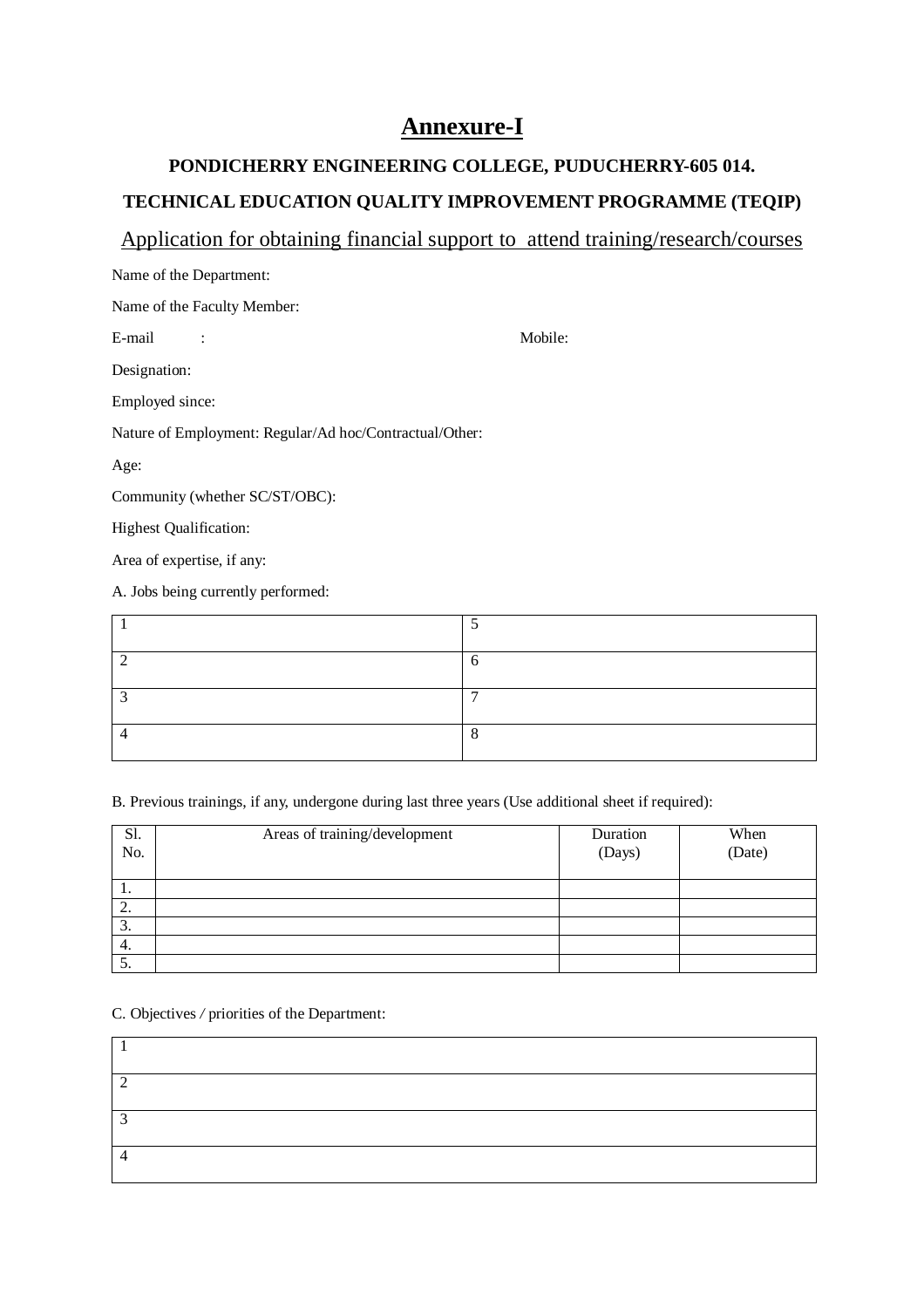#### D. Your career development objectives:

| $\overline{\phantom{0}}$ |
|--------------------------|
|                          |

### E. TNA:

| Sl.No. | Significant gaps in knowledge & skills | Ways and means to<br>redress the gaps* | Institution/Organization<br>where this knowledge<br>can be gained |
|--------|----------------------------------------|----------------------------------------|-------------------------------------------------------------------|
|        |                                        |                                        |                                                                   |
|        |                                        |                                        |                                                                   |
|        |                                        |                                        |                                                                   |

\*(*This can be arrived at by getting feedback from students, peer group/HoD and should be supported in terms of students performance in the examinations, learning difficulty or difficulty in pursuing research etc.)*

Link your career objectives with the objectives of the department and the institutional development proposal in the light of training needs analysis (separate sheet may be attached if necessary):

For Training Course (or other visit), write purpose with special reference to research activities/improving domain knowledge.

Organizer of the Training Course / Conference / Place of visit with full address and **duration** with date (s) <sup>#</sup>:

#*A report has to be furnished by the faculty within 10 days after returning to the institute which focuses on how the faculty benefitted from the training by way of plugging gap in his knowledge/research capability etc.*

Date & Time of Departure from and Arrival to the Institute: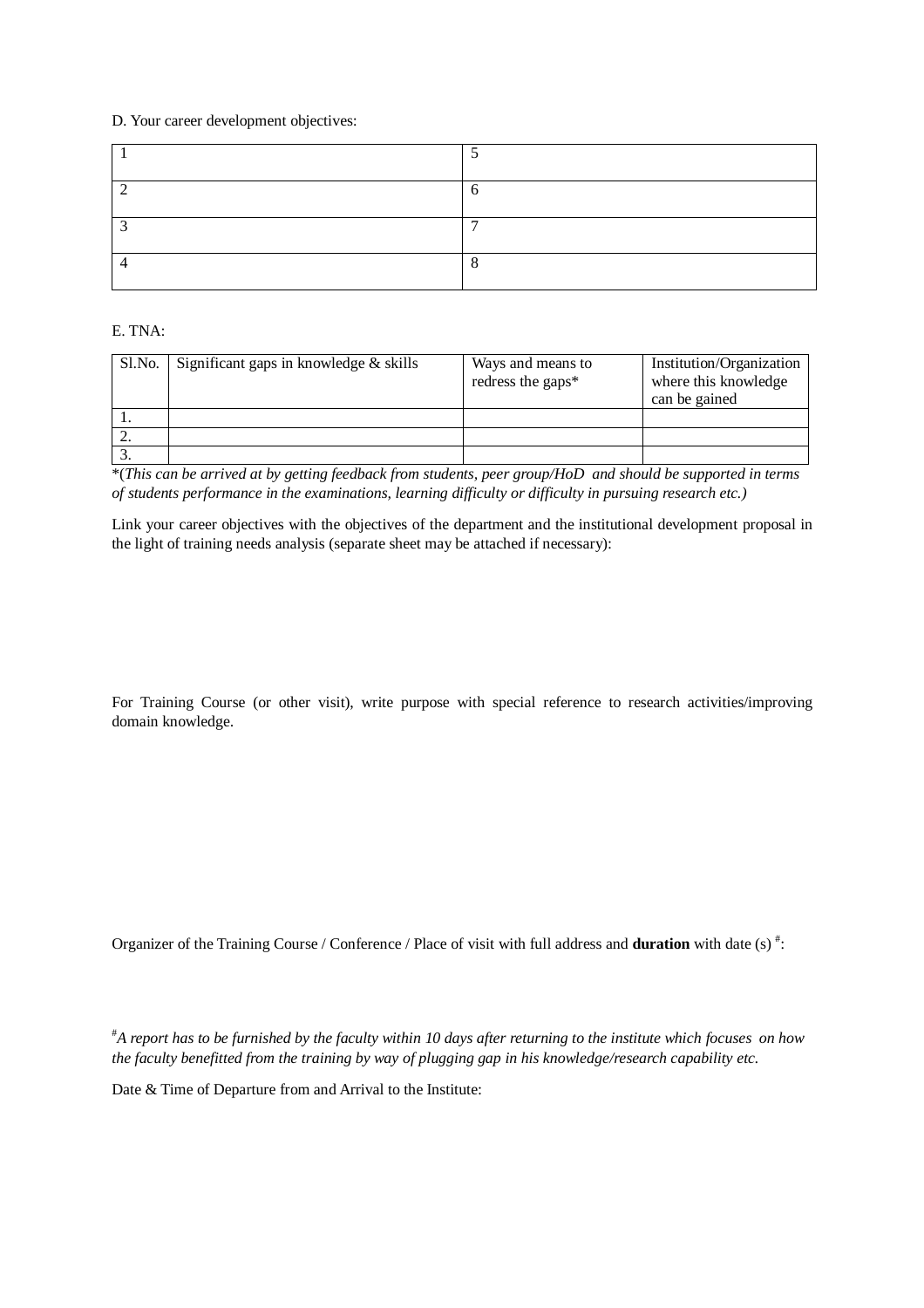Total Cost involved Rs. \_\_\_\_\_\_\_\_\_\_\_\_\_\_ (Rupees

Please give the detailed breakup [Registration Fee, Air/Train/Bus Fare, other Travel cost within India, per day cost, others, if any] of the total cost. (College norms are to be followed strictly)

Details of the budget with break-up

| Sl.No. | Particulars  | Amount | Remarks |
|--------|--------------|--------|---------|
|        |              |        |         |
|        |              |        |         |
|        |              |        |         |
|        |              |        |         |
|        |              |        |         |
|        |              |        |         |
|        | <b>TOTAL</b> |        |         |

Received Rs. \_\_\_\_\_\_\_\_\_\_\_\_\_\_\_\_\_\_\_\_as advance, vide Cheque No. \_\_\_\_\_\_\_\_\_\_\_\_\_\_\_\_\_\_ dated

\_\_\_\_\_\_\_\_\_\_\_\_\_\_\_\_\_\_\_. The advance will be adjusted within 10 working days from the date of return to the

Institute.

Signature of the faculty/staff with date and designation

| <u> 1989 - Andrea Santa Andrea Andrea Andrea Andrea Andrea Andrea Andrea Andrea Andrea Andrea Andrea Andrea Andr</u> |      |
|----------------------------------------------------------------------------------------------------------------------|------|
|                                                                                                                      | will |
|                                                                                                                      |      |
| $\ast$                                                                                                               |      |
| ∗                                                                                                                    |      |
| ∗                                                                                                                    |      |
| II. He/she will undergo training in                                                                                  |      |
| Industry<br>✓                                                                                                        |      |
| Pedagogy                                                                                                             |      |
| Subject domain                                                                                                       |      |
| Research                                                                                                             |      |
| Development of learning resources                                                                                    |      |
| Any other area(pl. specify)<br>✓                                                                                     |      |
| (Strikeout whichever is not applicable)                                                                              |      |
|                                                                                                                      |      |

\_\_\_\_\_\_\_\_\_\_\_\_\_\_\_\_\_\_\_\_\_\_\_\_\_\_\_\_\_\_\_\_\_\_\_\_\_\_\_\_\_\_\_\_\_\_\_\_\_\_\_\_\_\_\_\_\_\_\_\_\_\_\_\_\_\_\_\_\_\_\_\_\_\_\_\_\_\_\_\_\_\_\_only).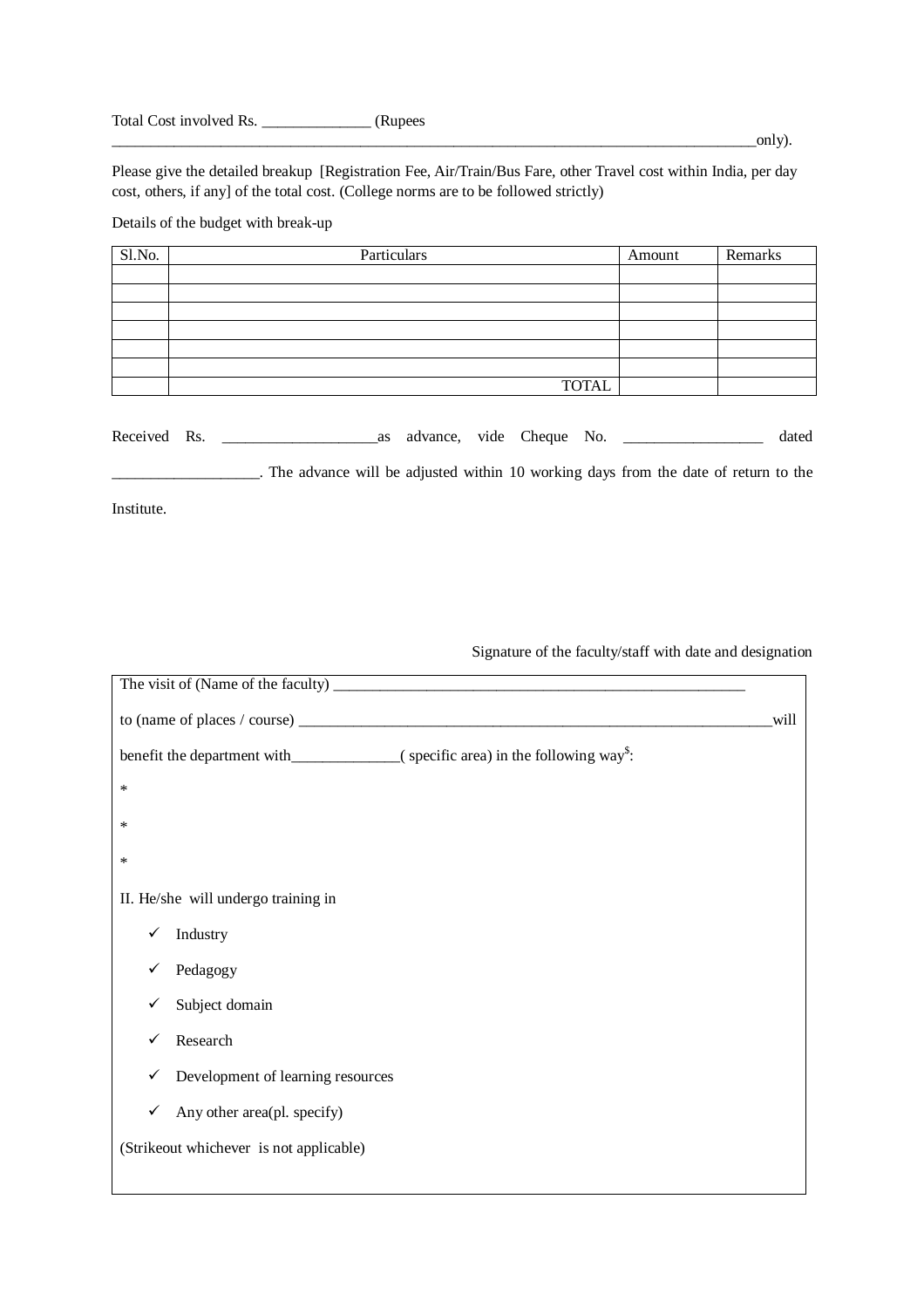| The necessary alternative arrangement for classes /other duties of the faculty will be made during his/her |  |  |  |  |  |  |
|------------------------------------------------------------------------------------------------------------|--|--|--|--|--|--|
| absence.                                                                                                   |  |  |  |  |  |  |

<sup>\$</sup> HoDs are requested to write the benefits in the above space. *#enclose the report of the selection committee*

|                                                    |                                       | Forwarded and recommended                                   |
|----------------------------------------------------|---------------------------------------|-------------------------------------------------------------|
|                                                    |                                       |                                                             |
|                                                    |                                       |                                                             |
|                                                    |                                       |                                                             |
|                                                    |                                       | Signature with date $&$ seal of the                         |
|                                                    |                                       | Departmental Head                                           |
| Forwarded and Recommended by                       | Budgetary provision is checked        | Recommended                                                 |
|                                                    |                                       |                                                             |
|                                                    |                                       |                                                             |
|                                                    |                                       |                                                             |
|                                                    |                                       |                                                             |
|                                                    |                                       |                                                             |
|                                                    |                                       |                                                             |
| [Signature (with seal) of                          | [Signature (with seal) of the         |                                                             |
| Nodal Officer(Equity action plan),<br>$TEQIP - II$ | Nodal Officer (Finance),<br>TEQIP-II] | [Signature (with seal) of the<br>Co-ordinator (TEQIP - II)] |
|                                                    |                                       | Approved/Not approved                                       |
|                                                    |                                       |                                                             |
|                                                    |                                       |                                                             |
|                                                    |                                       |                                                             |
|                                                    |                                       |                                                             |
|                                                    |                                       |                                                             |
|                                                    |                                       |                                                             |
|                                                    |                                       |                                                             |
|                                                    |                                       | [Signature (with seal) of the <b>Principal</b> ]            |
| [FOR TEQIP OFFICE USE ONLY]                        |                                       |                                                             |
|                                                    |                                       |                                                             |
| Head of account:                                   | Bill No.                              | Date:                                                       |
| Advance drawn, if any:                             |                                       |                                                             |
|                                                    |                                       |                                                             |
| Total expenditure:                                 |                                       |                                                             |
|                                                    |                                       |                                                             |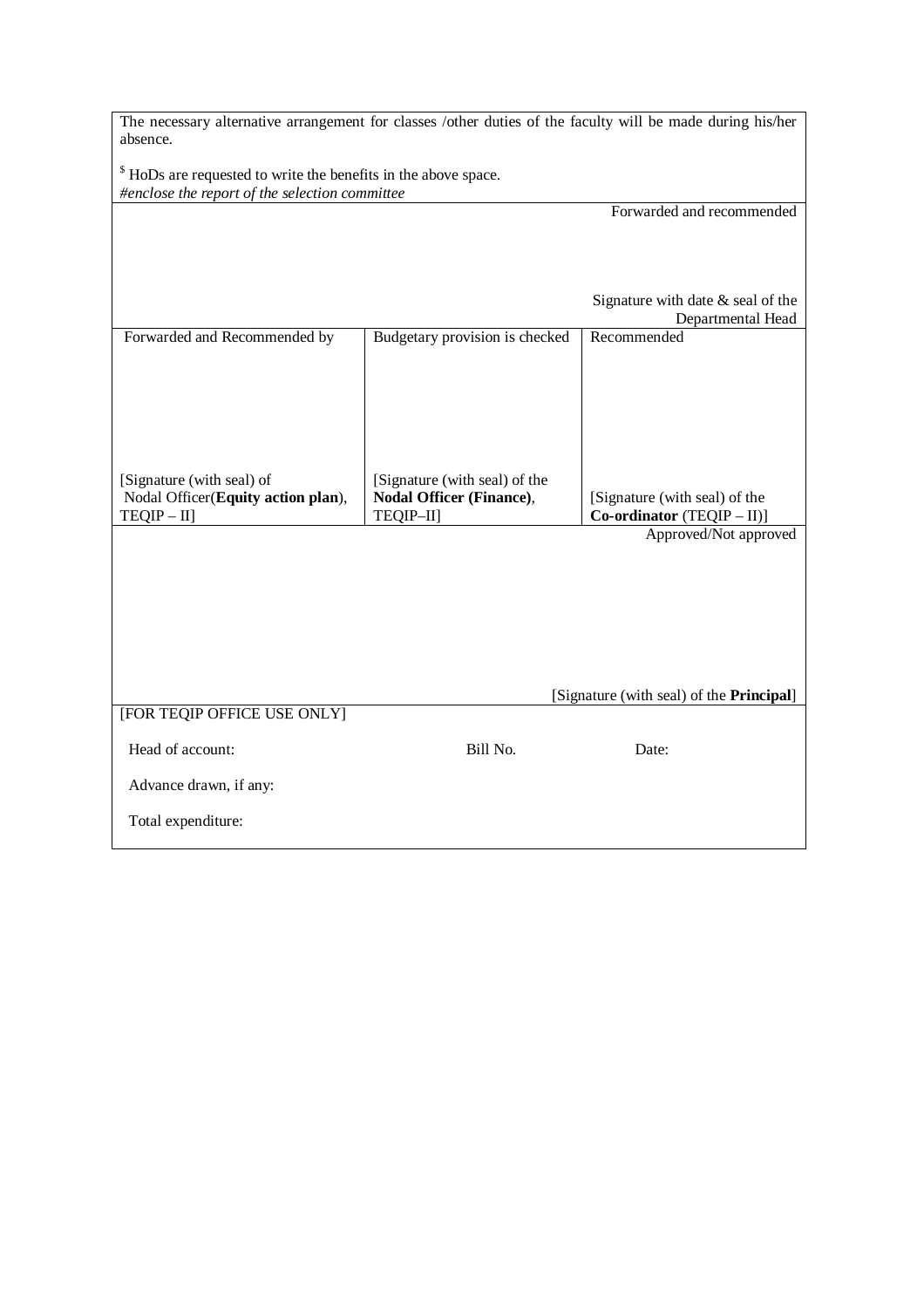## **Self assessment by the faculty (Guidelines):**

Each faculty should analyze his/her current knowledge and skills, and the desired knowledge and skills for effective performance of his/her current job profile as well as perceived future/prospective job profile. To take-up the exercise of TNA, faculty are suggested to use the information/feedback (in case such information/feedback is not available. they should have discussions with their information/feedback is not available, they should have discussions with their students/peers/seniors/HoD/Principal). While analyzing the training needs, a faculty member should align his/her personal development objectives as detailed below:

### **Institutional objectives:**

- $\bullet$  To improve the competencies of the undergraduate engineers,
- $\div$  To better train the faculty for effective teaching,
- \* To enhance institutional and system management effectiveness, and
- To scale-up postgraduate education and demand driven R&D and innovation

#### **A Sample Departmental objective** (Departments can modify this to suit their needs):

- \* To create knowledge in thematic, multi-disciplinary areas in collaboration with industry and other knowledge areas
- $\div$  To improve learning outcomes of engineering students
- $\div$  To enhance interaction with industry
- $\div$  To enhance the support for academically weak students
- $\div$  To improve the teaching-learning process

A faculty member has to clearly indicate **how** he arrived at the need for training (through student feedback, result analysis as per attendance register and peer review etc. with supporting evidence).

In case of training in specialized subject areas and R&D skills, faculty are expected to have communication with the organization(s) where such trainings are available in order to furnish information pertaining to the duration, period (tentative date) and trainer organization, in the enclosed TNA proforma.

Following information may also be used by the Faculty while exercising TNA:

- Institution's Strategic Development Plan
- Institution's (**Recent**) SWOT analysis
- Previous years' Development/Training plans
- Seniors' and/or Peers' feedback
- Students' feedback
- Any other relevant feedback

#### **General Points to be noted:**

- The applicant should not have availed financial assistance from any other source for the same event.
- $\bullet$  The applicant has to prepare a detailed report of their visit, clearly specifying the gains and an action plan for implementing the feasible activities in the institute after his return.
- All austerity measures like discount on training fee, accommodation etc. should be availed. Travel has to be undertaken only under the cheapest restricted economy class air fares.
- $\bullet$  The applicant has to enclose the invitation/call letters from the institution which are to be visited.